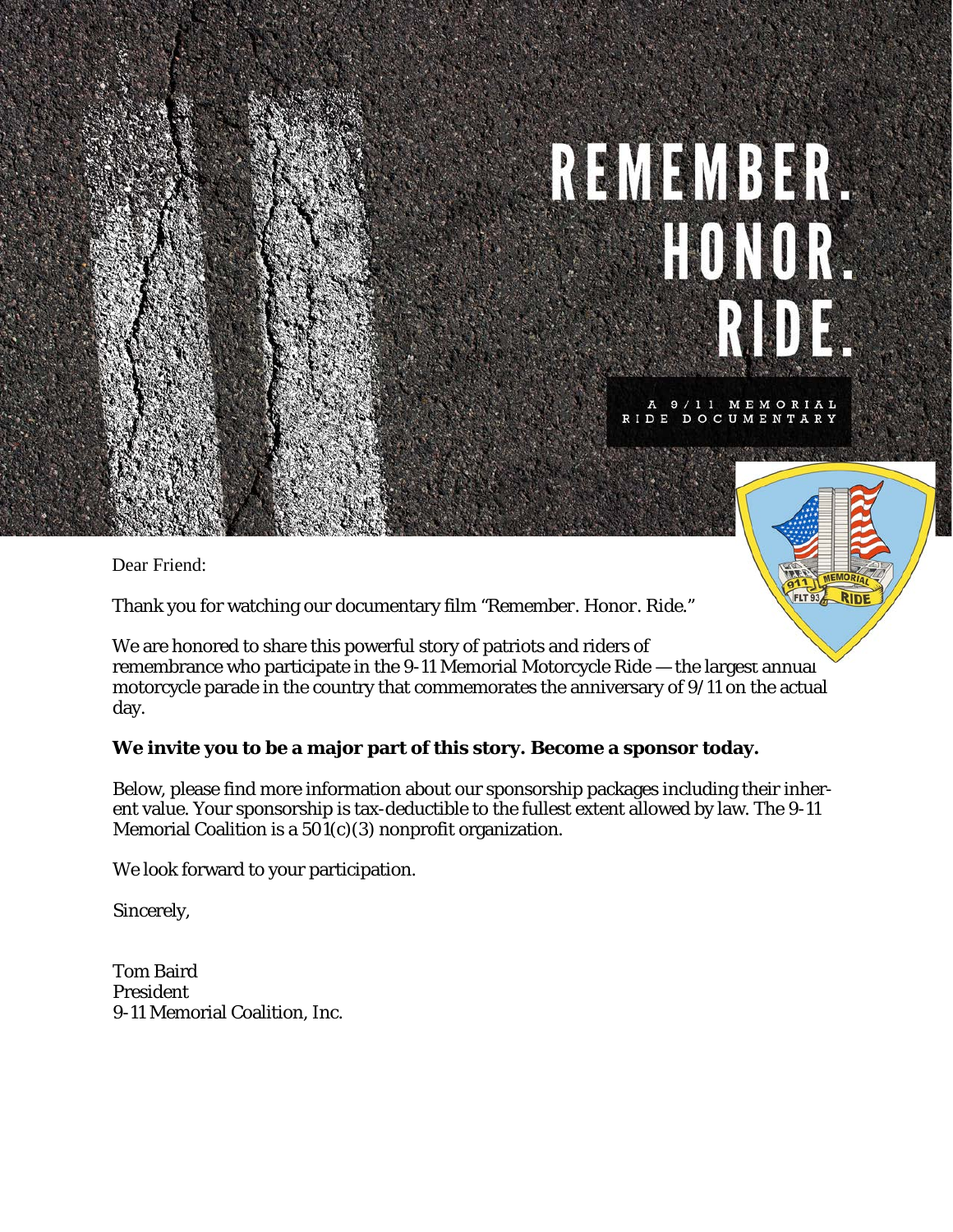

### PRESENTING SPONSOR PACKAGE

**PRESENTING SPONSOR OF** *"REMEMBER. HONOR. RIDE"……………………. \$25,000 (Television Broadcasts, Premiere and Community Screenings, DVD) (Maximum of 2 Sponsors)*

#### *Includes:*

- 10 Second Lead-In To Film Featuring Name, Logo and Tagline
- 10 Second Closing Credit in Film Featuring Name, Logo and Tagline
- Logo and Branding on DVD Packaging
- Logo and Branding on Banners at Premiere and Community Screenings (banners supplied by sponsors)
- Opportunity to Host Premiere and Community Screenings / VIP Invitations to Premiere and Community Screenings

#### *Also Includes:*

- Premium Booth & Exhibition Space at 9-11 Memorial Ride (September 11, 2017)
- Premium Banners and Brand Placement at Venue (banners supplied by sponsors)

#### *Advertising and Promotional Benefits*

- Top Billing In Every Advertisement and Planned Promotion (Print, Radio, Digital)
- Top Billing in Radio Promotion of Ride; Specifically, Mention of Harley Davidson in Every Commercial/Promotional Plug of Ride on *Backyard Broadcasting* Radio Stations (7 stations + streaming worldwide; reach of  $250K<sub>+</sub>$ , 2-3 month promotional campaign)
- Premier Placement of Harley Davidson Logo / Branding on Official 9-11 Memorial Ride Website (Above the Fold) **and** Backyard Broadcasting Website.
- Logo/Branding/Sponsorship Support on Facebook Page

*Estimated Advertising Value: \$50,000*

*Additionally, we will provide 40 commemorative 9-11 Memorial Ride t-shirts (2017 design) and 40 DVD copies of "Remember. Honor. Ride" as part of your sponsorship package.*

#### **PLATINUM SPONSOR OF** *"REMEMBER. HONOR. RIDE"…………………..… \$10,000*

#### *Includes:*

• 5 Second Lead-In To Film Credit Featuring Name and Logo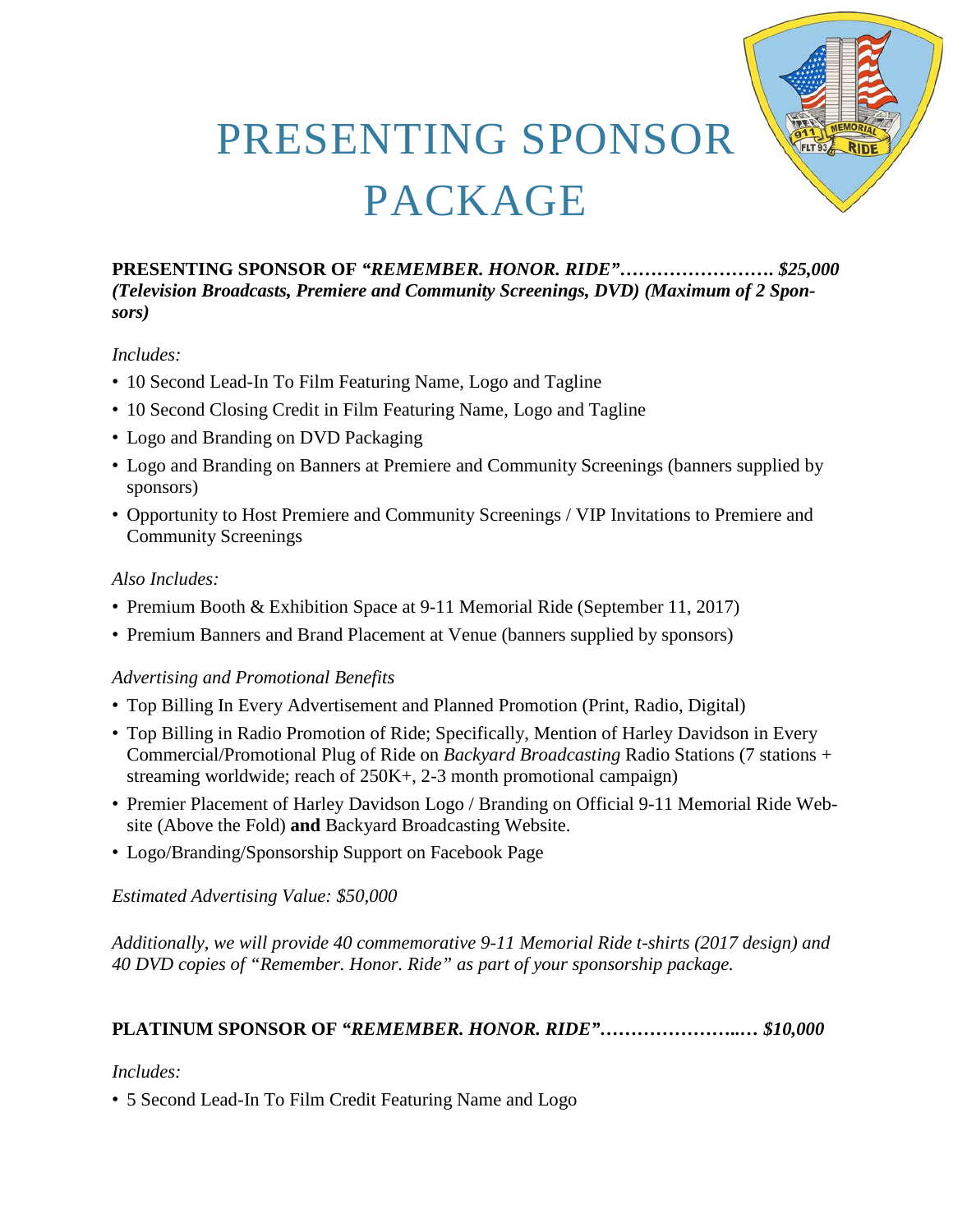- 5 Second Closing Credit in Film Featuring Name and Logo
- Logo and Branding on Banners at Premiere and Community Screenings (banners supplied by sponsors)
- Opportunity to Co-Host Premiere and Community Screenings / VIP Invitations to l and Community Screenings

#### *Also Includes:*

- Booth & Exhibition Space at 9-11 Memorial Ride (September 11, 2017)
- Banners and Brand Placement at Venue (banners supplied by sponsors)

#### *Advertising and Promotional Benefits*

- Rotating Sponsorship Placement in Advertisements (Print, Radio, Digital)
- Rotation in Radio Promotion of Ride on *Backyard Broadcasting* Radio Stations (7 stations + streaming worldwide; reach of 250K+, 2-3 month promotional campaign)
- Placement of Your Logo / Branding on Website (Below the Fold) and Backyard Broadcasting **Website**
- Logo/Branding/Sponsorship Support on Facebook Page

*Estimated Advertising Value: \$25,000*

*Additionally, we will provide 20 commemorative 9-11 Memorial Ride t-shirts (2017 design) and 20 DVD copies of "Remember. Honor. Ride" as part of your sponsorship package.*

#### **GOLD SPONSOR OF** *"REMEMBER. HONOR. RIDE"…………………….……… \$5,000*

#### Includes:

- Closing Credit in Film Featuring Name and Logo
- Logo on Sponsor Banners at Premiere and Community Screenings (banners supplied by sponsors)
- VIP Invitations to Premiere and Community Screenings

#### *Also Includes:*

• Booth & Exhibition Space at 9-11 Memorial Ride (September 11, 2017)

#### *Advertising and Promotional Benefits*

- Rotating Sponsorship Placement in Advertisements (Print, Radio, Digital)
- Rotation in Radio Promotion of Ride on *Backyard Broadcasting* Radio Stations (7 stations + streaming worldwide; reach of 250K+, 2-3 month promotional campaign)
- Placement of Your Logo / Branding on Website (Below the Fold) and Backyard Broadcasting Website

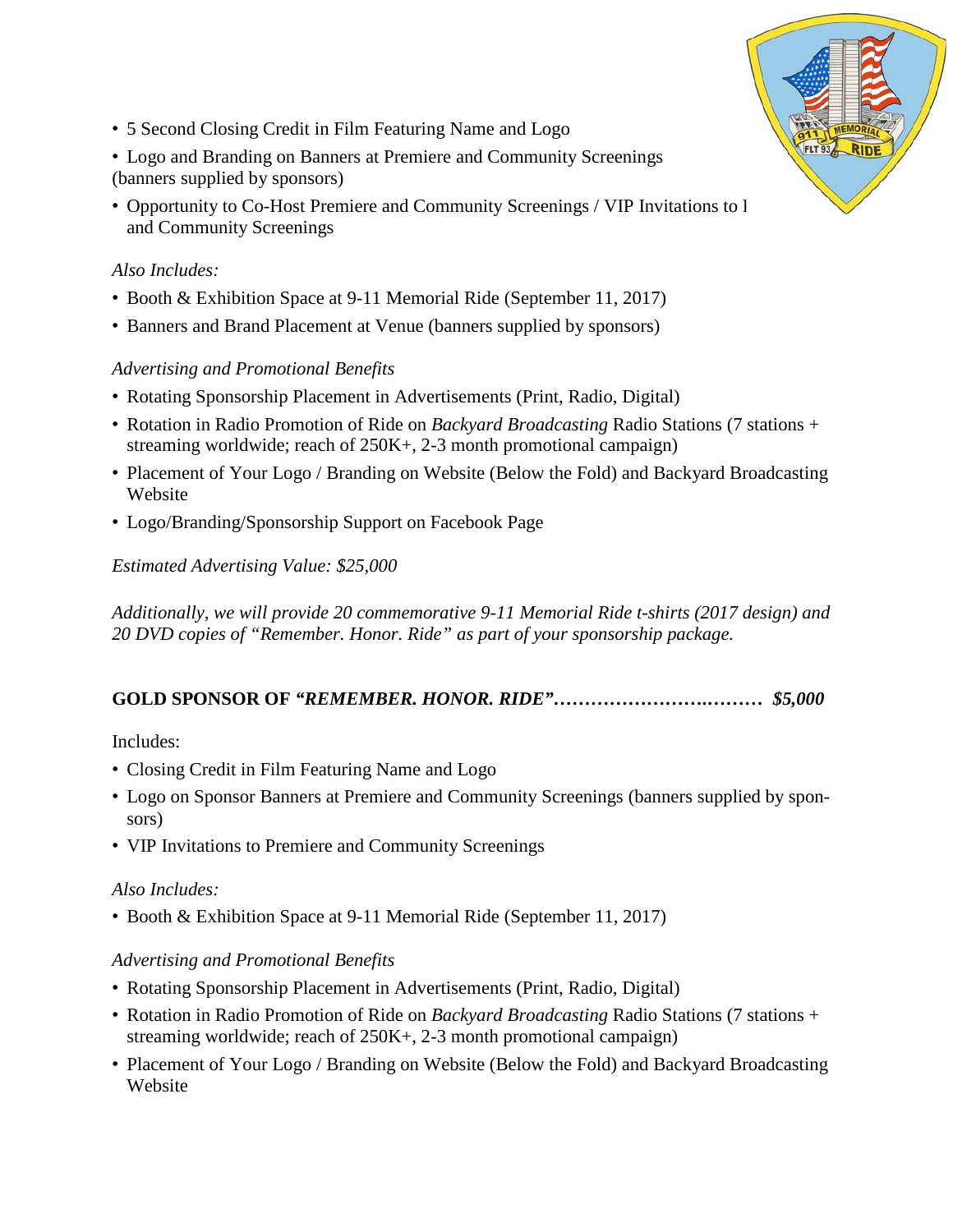

• Logo/Branding/Sponsorship Support on Facebook Page

*Estimated Advertising Value: \$15,000*

*Additionally, we will provide 6 commemorative 9-11 Memorial Ride t-shirts (2017 design) and 6 DVD copies of "Remember. Honor. Ride" as part of your sponsorship package.*

#### **SILVER SPONSOR OF** *"REMEMBER. HONOR. RIDE"……………………..……… \$2,001*

Includes:

- Closing Credit in Film Featuring Name
- Logo on Sponsor Banners at Screenings (banners supplied by sponsors)
- VIP Invitations to Premiere and Community Screenings

#### *Advertising and Promotional Benefits*

- Rotating Sponsorship Placement in Advertisements (Print, Radio, Digital)
- Placement of Your Logo / Branding on Website (Below the Fold)
- Logo/Branding/Sponsorship Support on Facebook Page

*Estimated Advertising Value: \$5,000*

*Additionally, we will provide 4 commemorative 9-11 Memorial Ride t-shirts (2017 design) and 4 DVD copies of "Remember. Honor. Ride" as part of your sponsorship package.*

#### **BRONZE SPONSOR OF** *"REMEMBER. HONOR. RIDE"……………………..………. \$911*

Includes:

- End Credit in Film Featuring Name in Credit Roll
- Recognition on Sponsor Banners at Screenings (banners supplied by sponsors)
- Invitations to Premiere and Community Screenings

#### *Advertising and Promotional Benefits*

- Recognition of Sponsorship on Website (Below the Fold)
- Logo/Branding/Sponsorship Support on Facebook Page

*Estimated Advertising Value: \$2,000*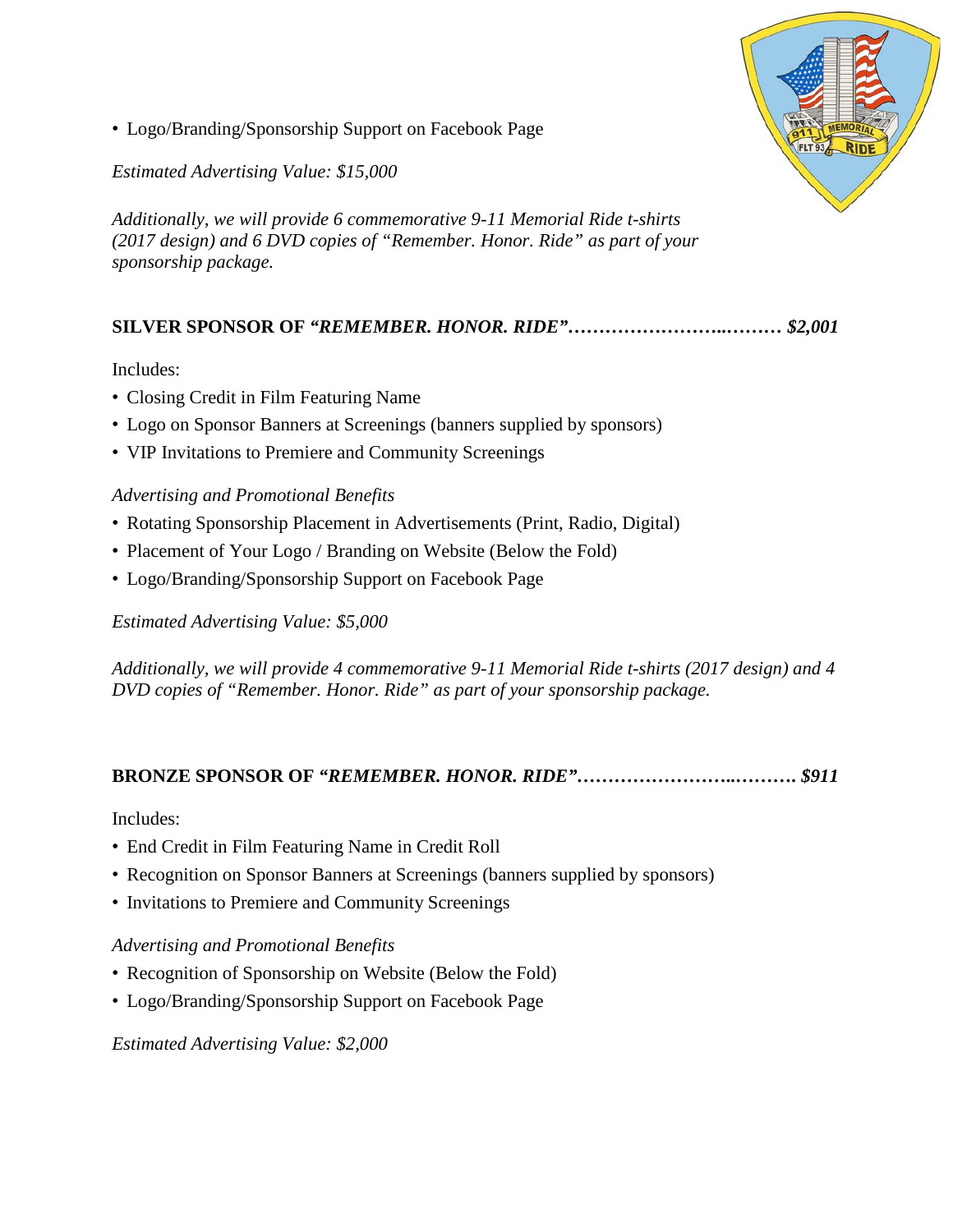*Additionally, we will provide 2 commemorative 9-11 Memorial Ride t-shirts (2017 design) and 2 DVD copies of "Remember. Honor. Ride" as part of your sponsorship package.*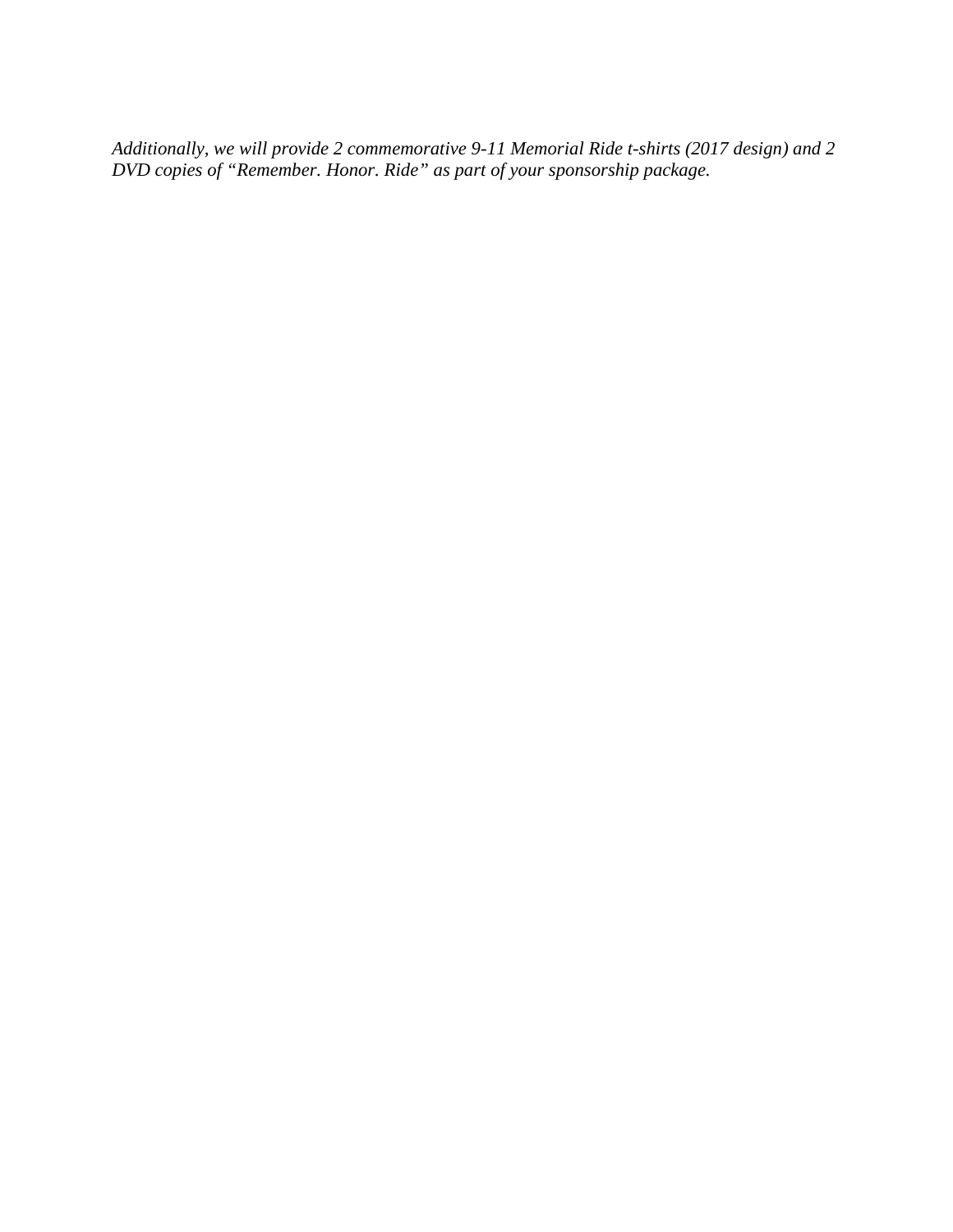

### **YES!**

### **WE ARE PLEASED TO SUPPORT THE 9-11 MEMORIAL COALITION,**



### **INC.**



\$25,000 PRESENTING SPONSOR

\$10,000 PLATINUM SPONSOR

\$5,000 GOLD SPONSOR

\$2,001 SILVER SPONSOR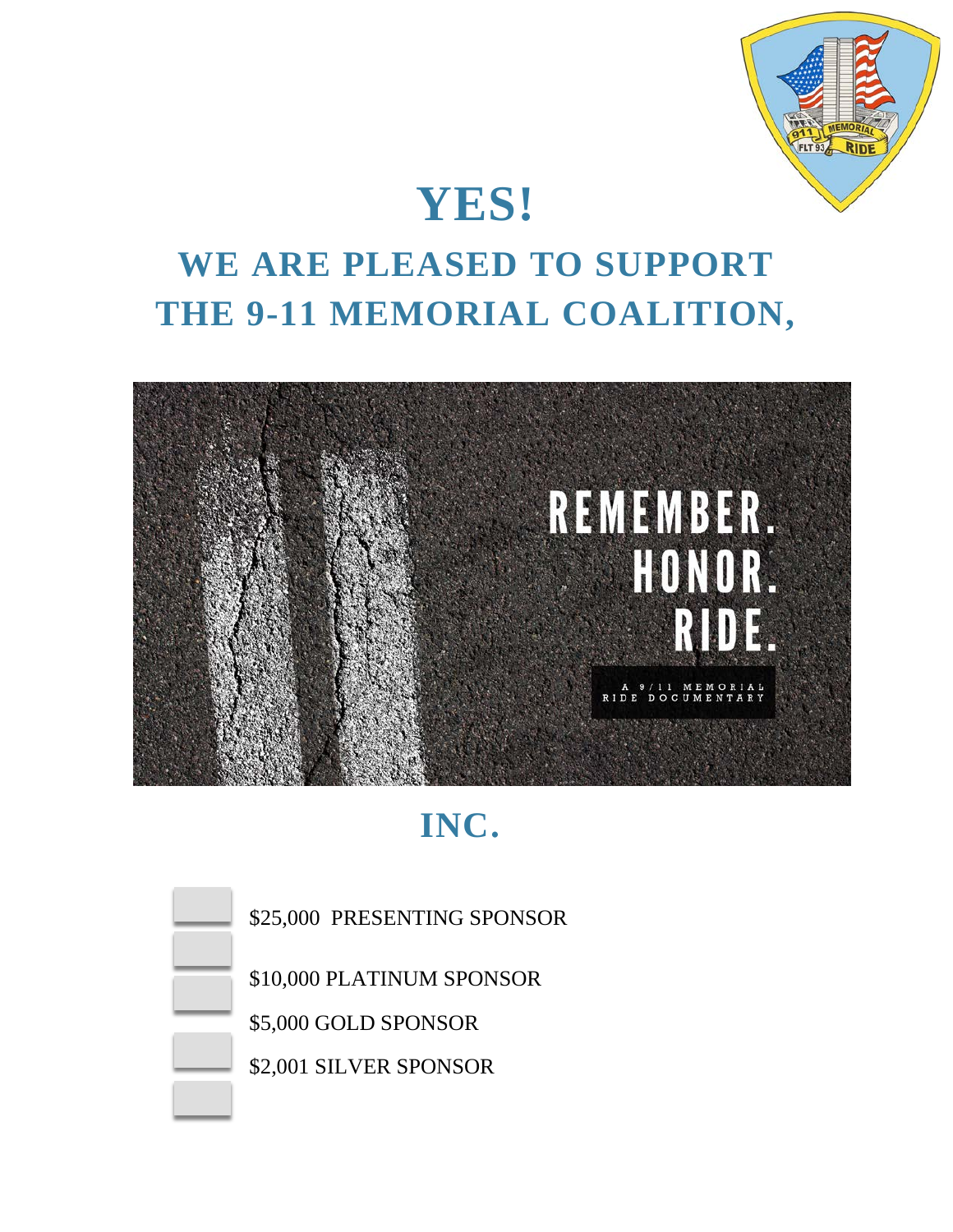\$911 BRONZE SPONSOR



OTHER AMOUNT\_\_\_\_\_\_\_\_\_\_\_\_\_\_\_\_\_\_\_\_

#### **FOR ADDITIONAL INFORMATION**

Please contact Tom Baird, President, 9-11 Memorial Coalition via phone at (570) 244 - 6153, or email [tbaird424@comcast.net](mailto:tbaird424@comcast.net) for additional information about this sponsorship opportunity and our ride.

#### **TO DONATE BY CHECK**

Please make your check payable to 9-11 Memorial Coalition, Inc. with the memo line DOCUMENTARY.

**MAILING ADDRESS:** 9-11 Memorial Coalition, Inc.

PO Box 384

Montoursville, PA 17754

#### **FILM CREDIT INFORMATION AND LOGO**

Please email your film credit information, including your tagline and/or messaging as you wish it appear onscreen and your logo in a high resolution .jpg format to Alivia Tagliaferri, Chief Creative Officer at Ironcutter Creative at [alivia@ironcuttercreative.com.](mailto:alivia@ironcuttercreative.com) If you have any questions about your film credit, please email Alivia and she will assist you.

\*\*\*\*\*\*\*\*\*\*\*\*\*\*\*\*\*\*\*\*\*\*\*\*\*\*\*\*\*\*\*\*\*\*\*\*\*\*\*\*\*\*\*\*\*\*\*\*\*\*\*\*\*\*\*\*\*\*\*\*\*\*\*\*\*\*\*\*\*\*\*\*\*\*\*\*\*